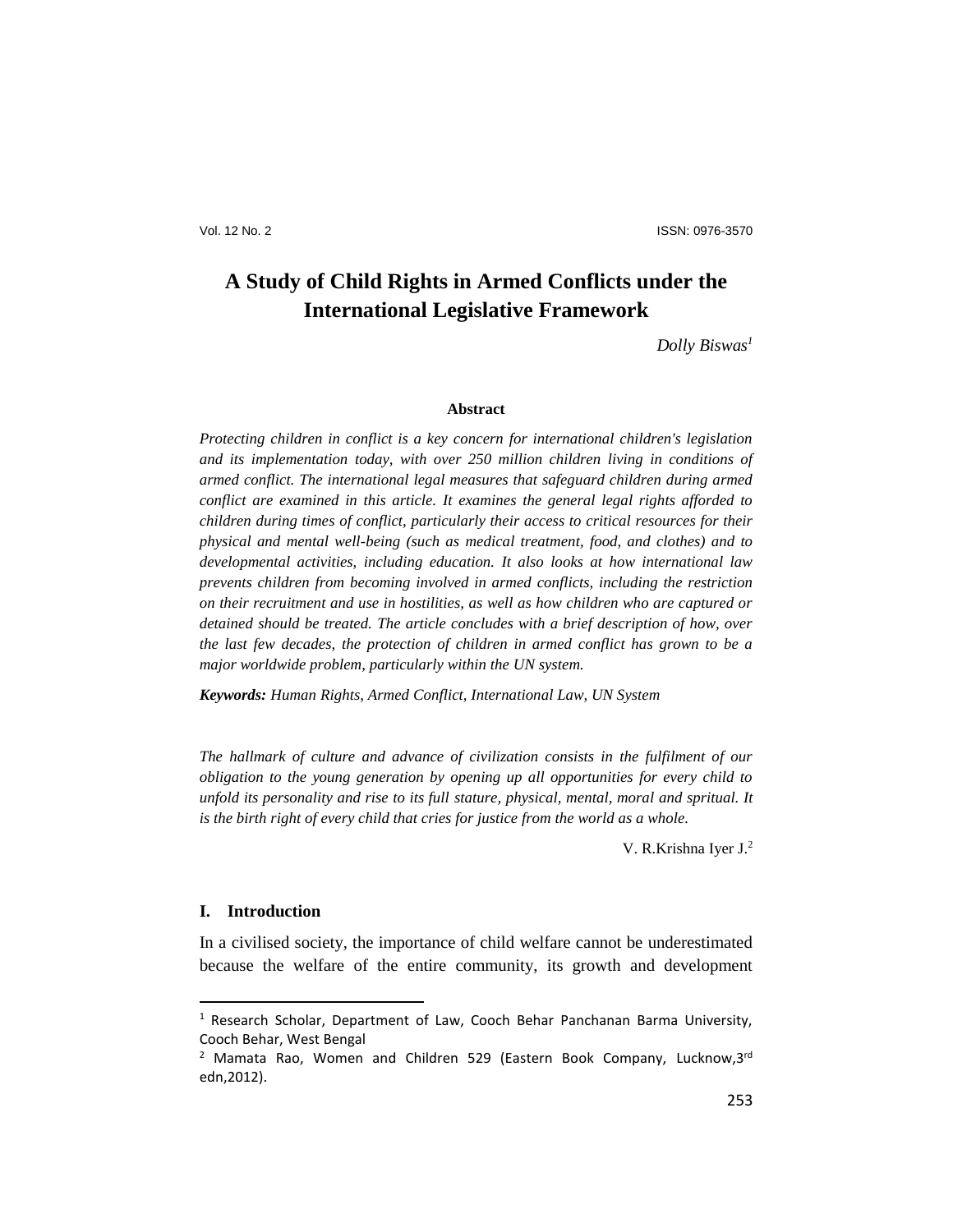depends on the health and well-being of its children. Children are a "supremely important national asset", and the future well-being of the nation depends on how its children grow and develop.

There has been great concern for the welfare of children at the international and national levels. Kofi A. Annan, secretary General of the United Nations(UN), observed:

*There is no trust more sacred than the one the world holds with children. There is no duty more important than ensuring that their rights are respected, that their welfare is protected, that their lives are free from fear and want and that they grow up in peace.<sup>3</sup>*

The protection of children in armed conflict has always been high on the international political agenda. The Security Council has a special working group which pays specific attention each year to the most serious violations of children's rights in armed conflict: the recruitment and use of children by armed forces or armed groups, the killing and maiming of children, rape and sexual violence, abduction, attacks on schools and hospitals, and the denial of humanitarian access by parties to armed conflict. To present and discuss all the relevant documents is beyond the scope of this introduction to the international legal framework for the protection of children in armed conflict.<sup>4</sup>

## **II. The Grave Violation of Rights of Children during Armed Conflict**

Protecting children from the effects of armed conflict is a moral imperative, a legal responsibility and a question of international peace and security. The Security Council has resolved that the protection of children from armed conflict is an important aspect of any comprehensive strategy to resolve conflict, and should be a priority for the international community. The General Assembly and other UN bodies have repeatedly called for special protection afforded to children by all parties to conflict.

## **A. Recruitment and Use of Children**

Recruiting or using children under the age of 15 as soldiers is incontrovertibly prohibited under international humanitarian law. Furthermore, international

 $\ddot{\phantom{a}}$ 

 $3$  Ibid.

<sup>4</sup> Jaap Doek, The International Legal Framework for The Protection of Children in Armed Conflict, Disarmament Forum,2011.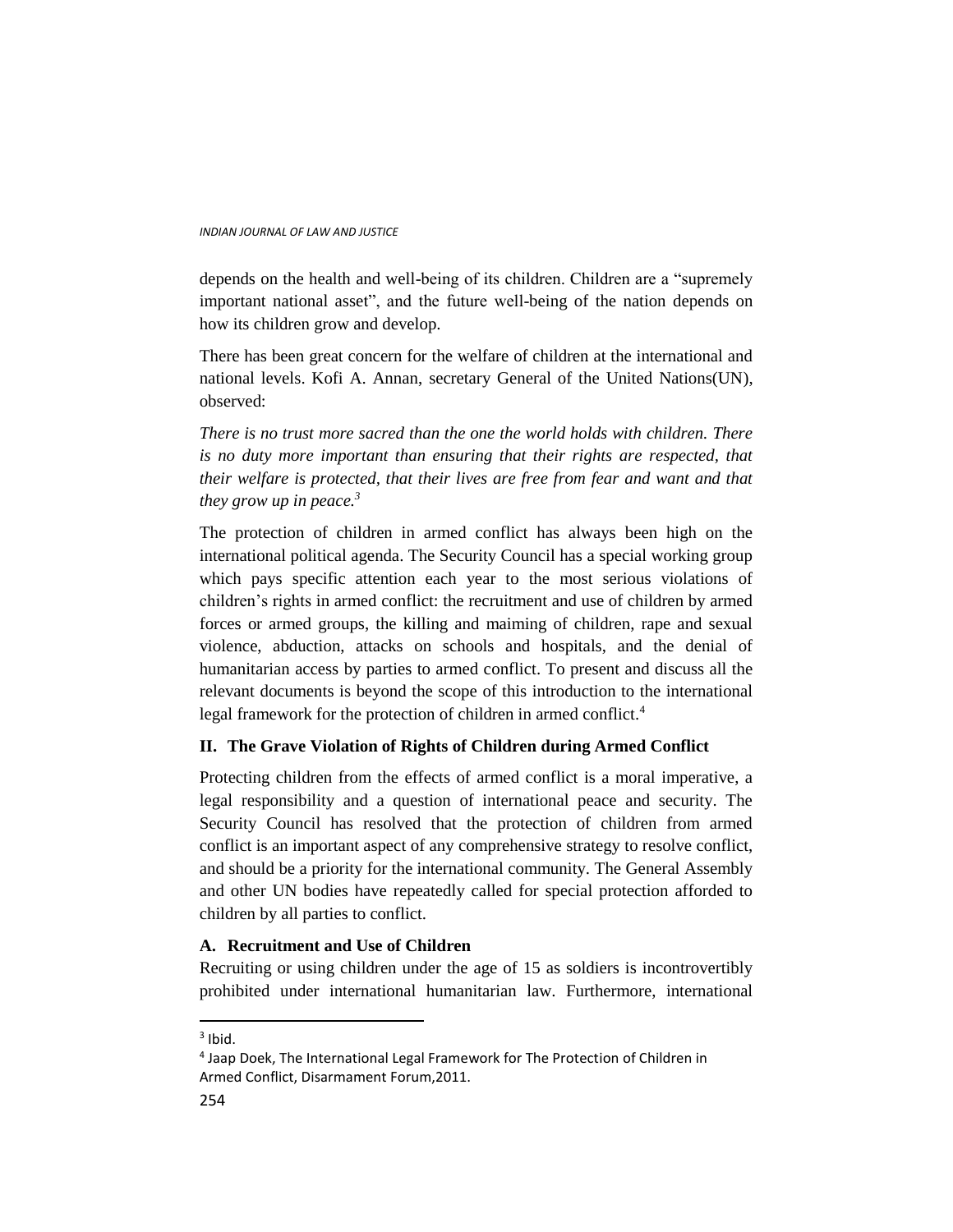human rights law clearly states 18 years as the minimum legal age for participation in hostilities.

## *The Charles Taylor case before the Special Court for Sierra Leone<sup>5</sup>*

The Special Court sentenced Taylor to 50 years in prison and this sentence was upheld by the Appeal Chamber in September 2013. The Court's judgement against Charles Taylor marks the first time that a former Head of State has been convicted of war crimes against children that were committed by an armed group found not to be under his direct command and control but to which he gave his practical assistance, encouragement and moral support. The Special Court was also the first international court to determine that the recruitment and use of children aged less than 15 years constituted a war crime under customary international law.

## *The Lubanga case before the ICC<sup>6</sup>*

On March 2012, the International Criminal Court convicted Lubanga Dyilo of committing war crimes consisting of the enlisting and conscripting of children under the age of 15 into the Forces partriotiques pour la libération du Congo and their use for active participation in hostilities. He was sentenced by the ICC to a total period of 14 years of imprisonment. The Lubanga case was the first of its kind before the ICC. Of great significance was the Court's acceptance that the line between voluntary and involuntary recruitment is legally irrelevant in the context of children's association with armed forces or armed groups in times of conflict. 7

The Convention on the Rights of the Child's Optional Protocol on the Involvement of Children in Armed Conflict (2000) requires State parties to increase to 18 years the minimum age for compulsory recruitment and for direct participation in hostilities. Those countries that continue to permit voluntary recruitment of children under the age of 18 must introduce strict safeguards.<sup>8</sup>Additional Protocol I of the Geneva Conventions and the Convention on the Rights of the Child both require that when recruiting children

<sup>5</sup> SCSL-03-01-A

<sup>6</sup> ICC-01/04-01/06

<sup>7</sup> Ibid.

 $8$  Art. 1-3, Optional Protocol to the Convention on the Rights of the Child on the Involvement of children in armed conflict (2000).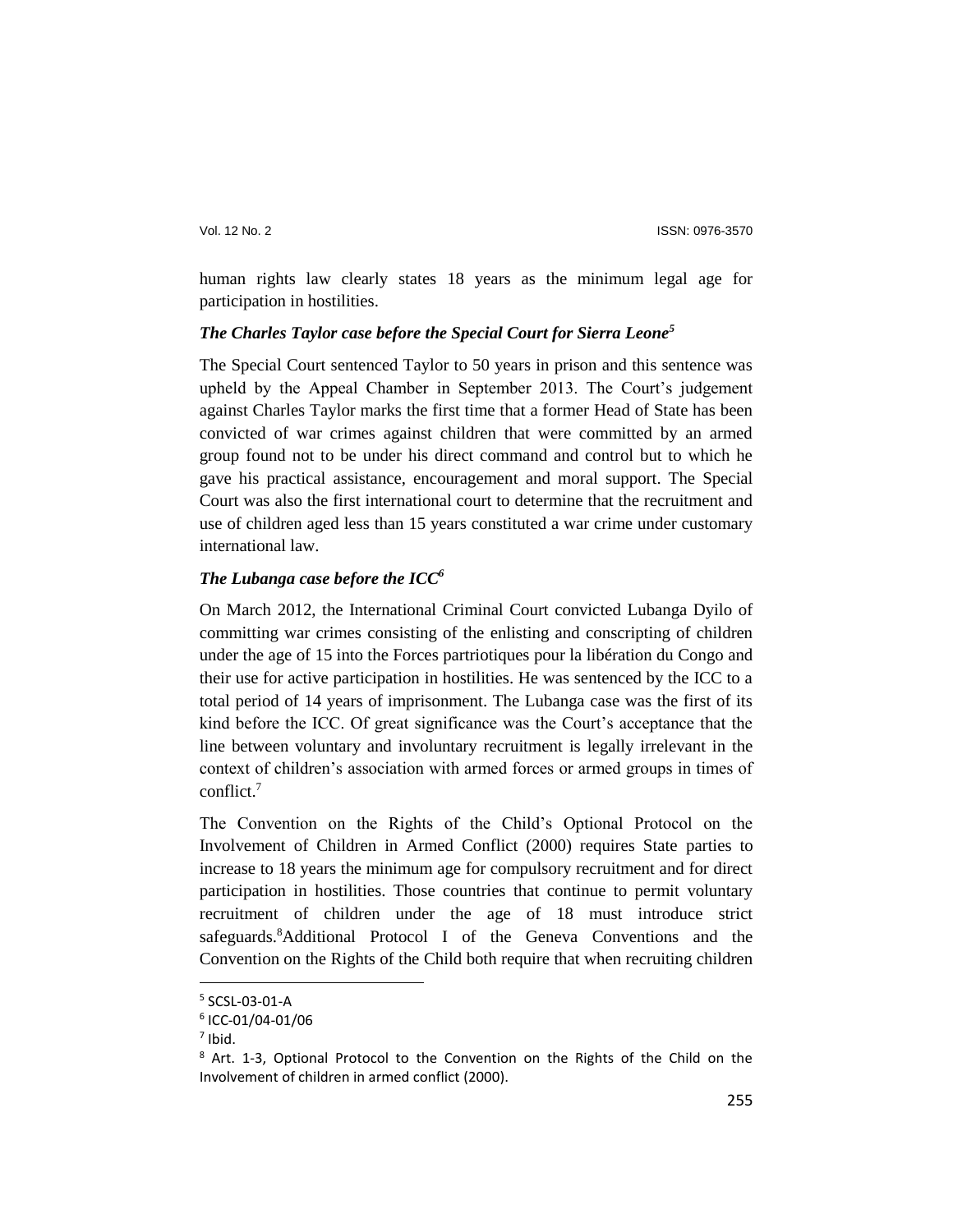between 15 and 18 years old, priority should be given to the oldest. The International Labor Organization's Convention No. 182 on the Worst Forms of Child Labor declares that recruiting children below the age of 18 is "one of the worst forms of child labor."<sup>10</sup>The Paris Principles on Children Associated with Armed Forces or Armed Groups (2007) to protect children from unlawful recruitment suggests States to ensure that armed groups within their territory do not recruit children under the age of 18 and that the States themselves respect the international standards for recruitment.<sup>11</sup>The African Charter on the Rights and Welfare of the Child (1999) prohibits "recruitment and direct participation in hostilities of any person under the age of  $18$  years<sup>12</sup>.

## **B. Killing and Maiming of Children**

The prohibition of violence to civilians, including children, in particular murder, mutilation, cruel treatment and torture is a principle of customary international law, with universal applicability in all situations of armed conflict.<sup>13</sup>

The principles aim to protect civilians against the effect of hostilities and prevent unnecessary "collateral damage" resulting from combat operations. They prohibit indiscriminate and disproportionate military attacks, as well as direct attacks against civilians. The principle of proportionality prohibits military attacks if they result in civilian death or injury, or damage to civilian objects that is excessive when compared to the concrete and direct military advantage anticipated from the attack. The principle of distinction demands that parties to conflict distinguish between civilians and combatants at all times and that attacks must not be directed against civilians.<sup>14</sup>

The use of indiscriminate weapons, such as landmines, cluster munitions and chemical weapons, are contrary to the law of armed conflict and contravene

 $\ddot{\phantom{a}}$ 

<sup>&</sup>lt;sup>9</sup> Art. 77(2) "protocols Additional To Geneva Conventions of 12August 1949",International Humanitarian Law, International Committee of the Red Cross, Retreived 9<sup>th</sup> January 2020.

<sup>&</sup>lt;sup>10</sup> Art. 1-3 International Labor Organization Convention No. 182 on the Prohibition and Immediate Action for the Elimination of the Worst Forms of Child Labour (1999).

<sup>&</sup>lt;sup>11</sup> Para. 4 of Paris Commitments to protect children from unlawful recruitment or use by armed forces or armed groups (2007).

<sup>&</sup>lt;sup>12</sup> Art. 22, African Charter on the Rights and Welfare of the Child (1990).

<sup>13</sup> Common article 3 Geneva Conventions (1949). 14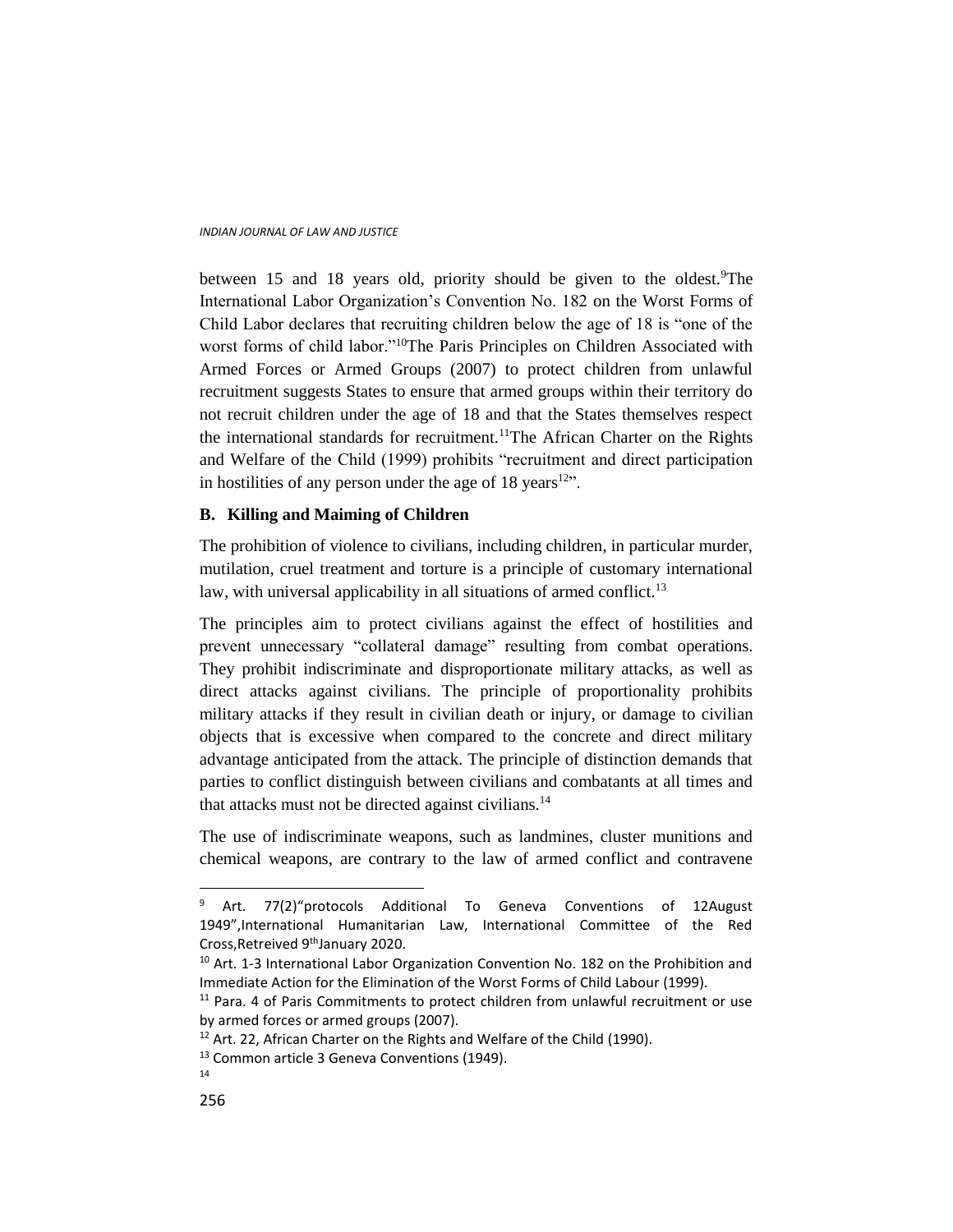Vol. 12 No. 2 ISSN: 0976-3570

multiple international treaties.<sup>15</sup>The growing body of international criminal jurisprudence recognized that willful killing in conflict situations may amount to war crimes or crimes against humanity.<sup>16</sup>

Furthermore, the International Criminal Tribunal for the Former Yugoslavia recognized in the *Kunarac, Kovacˇ and Vukovic' <sup>17</sup>*case that when children are the victims of murder, torture or injury it amounts to "aggravating circumstances" of such crimes, warranting lengthier than ordinary prison terms for perpetrators.<sup>18</sup>The CRC recognizes "that every child has an inherent right to life" and State parties must ensure to the "maximum extent possible the survival and development of the child."<sup>19</sup>The Committee on the Rights of the Child tasked to monitor the practices of States relating to the Convention, has designated this inherent right to life as one of four guiding principles of the entire Convention.<sup>20</sup>The African Charter on the Rights and Welfare of the Child (1990) and other regional human rights instruments also reflect the basic children's right to life and the right to be free from torture and abuse. $2<sup>1</sup>$ 

## **C. Sexual Violence against Children**

Rape and other forms of sexual violence against children, both boys and girls, are serious violations of international human rights law and may amount to grave breaches of international humanitarian law.<sup>22</sup>The obligation of humane treatment under Common Article 3 of Geneva Conventions, implicitly prohibits rape or any other sexual violence, be it against adults or children. Article 27 of the 4th Geneva Convention explicitly prohibits such acts stating that: "Women [including girls] shall be especially protected against any attack on their honour,

<sup>15</sup> Art. 35 AP I

<sup>16</sup> Art. 7(1), Rome Statute.

<sup>17</sup> ICTY (2001).

<sup>&</sup>lt;sup>18</sup> Prosecutor v. Kunarac, Kovac<sup>x</sup> and Vukovic', ICTY (2001).

<sup>19</sup> Art. 6, 37 CRC.

<sup>&</sup>lt;sup>20</sup> World Conference on Human Rights, Vienna Declaration and Programme of Action (1993).

 $21$  Art. 5, 16 African Charter on the Rights and Welfare of the Child, Organization of African States (1990).

 $^{22}$ Art.147"Treaties/stateparties/commentaries: Convention (IV) Relative to the Protection of Protocols Additional to The Geneva Conventions of 12 August1949", International Humanitarian Law, International Committee of the Red Cross, Retreived 9<sup>th</sup>January 2020.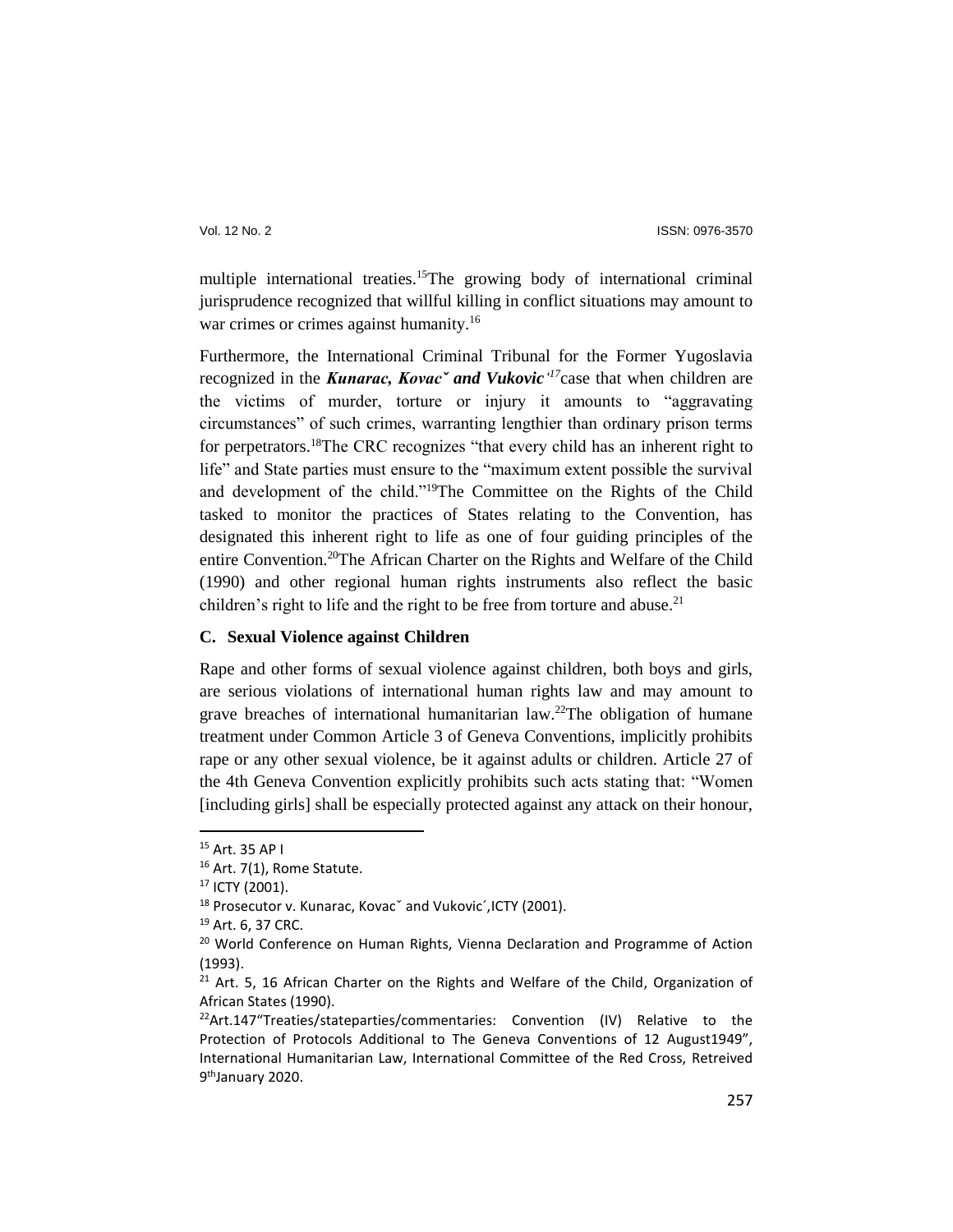in particular against rape, enforced prostitution, or any form of indecent assault."<sup>23</sup>The ICCPR and the Convention for the Elimination of all Forms of Discrimination Against Women (1979) (CEDAW) affirm a women's right to liberty and security of person and to be free from discrimination.<sup>24</sup>The Convention on the Rights of the Child and its Optional Protocol on Trafficking and Ex-ploitation unequivocally affirm that children must enjoy protection from torture, cruel, inhuman or degrading treatment, a protection broadly accepted as encompassing acts of rape and sexual violence.<sup>25</sup>The Rome Statute of the ICC states that rape, sexual slavery, enforced prostitution, forced pregnancy, enforced sterilization or "other forms of sexual violence of comparable gravity" may constitute war crimes and crimes against humanity.<sup>26</sup>

Furthermore, the International Criminal Tribunal in the *Prosecutor v. Furundžija*<sup>27</sup> case the ICTY Trial Chamber noted that prohibition of rape and serious sexual assault in armed conflict under customary international law has gradually crystallized. The Tribunal found the accused guilty of a violation of the laws and customs of war outrages upon dignity, including rape.And Furthermore, the International Criminal Tribunal recognized in the *Prosecutor v. Kunarac, Kovac and Vukovic<sup>28</sup>* case the ICTY Trial Chamber found the accused guilty of "crimes against humanity rape" and "violations of the law of customs of war rape."

## D. **Attacks against Schools and Hospitals**

Schools and hospitals are civilian institutions that often provide shelter and protection, and tend to the needs of children during conflict. Attacks against schools or hospitals are, in principle, contraventions of well-established international humanitarian law, including customary norms, and may constitute war crimes and crimes against humanity.

 $23$  Ibid.

<sup>24</sup> Art. 2, 3, 6 ICCPR.

<sup>&</sup>lt;sup>25</sup> Art. 34, 35, CRC Optional Protocol to the Convention on the Rights of the Child on the sale of children, child prostitution and child pornography (2000).

<sup>&</sup>lt;sup>26</sup> Art. 7.8 Rome Statute.

<sup>&</sup>lt;sup>27</sup> ICTY (1998).

<sup>28</sup> ICTY (2000).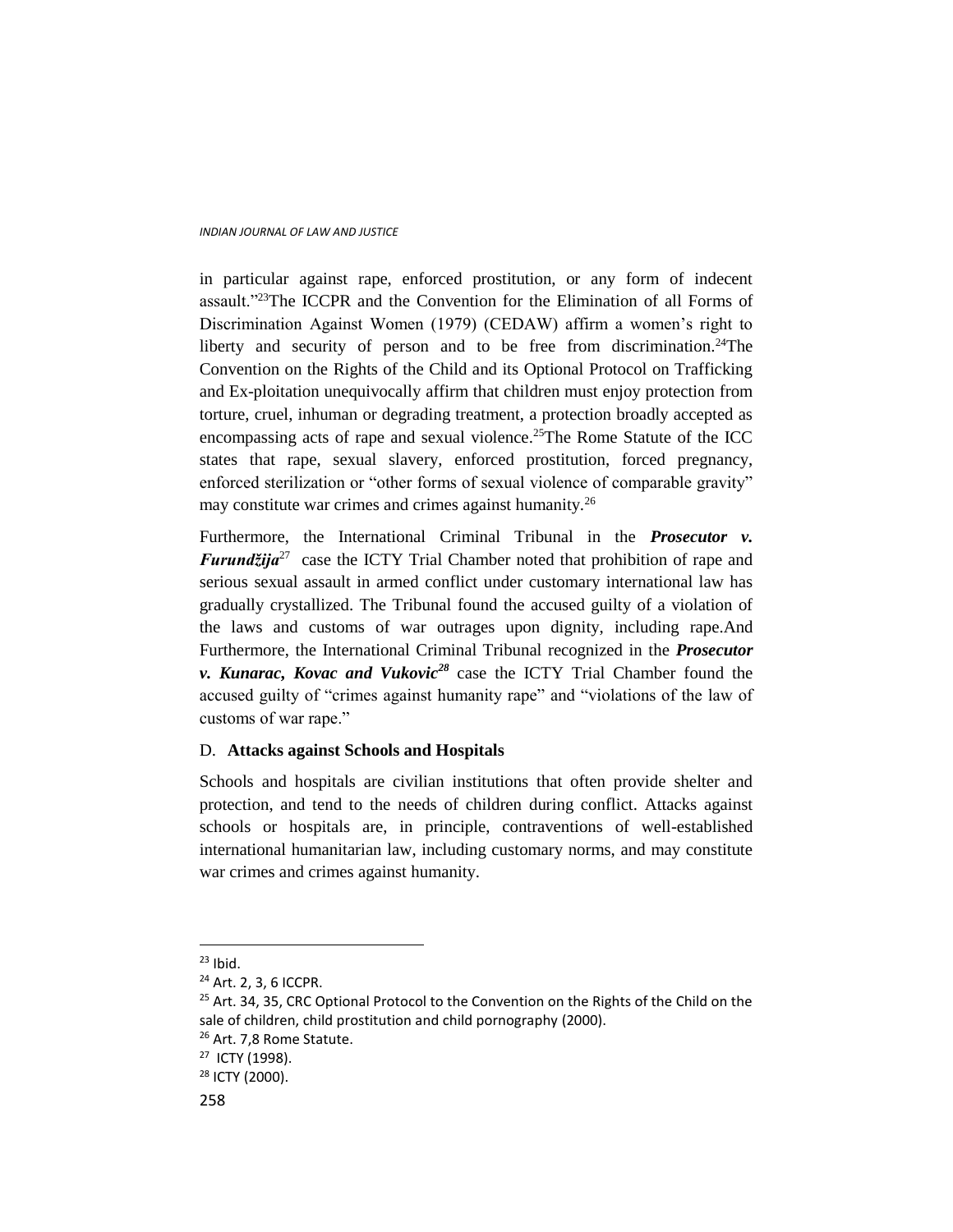$\overline{a}$ 

Vol. 12 No. 2 ISSN: 0976-3570

The 4th Geneva Convention prohibits the targeting of civilian objects, emphasizing the importance of schools and hospitals to the civilian population especially children.<sup>29</sup>The Detaining Power shall encourage intellectual, educational and recreational pursuits, sports and games amongst internees, whilst leaving them free to take part in them or not. It shall take all practicable measures to ensure the exercise thereof, in particular by providing suitable premises. All possible facilities shall be granted to internees to continue their studies or to take up new subjects. The education of children and young people shall be ensured; they shall be allowed to attend schools either within the place of internment or outside. Internees shall be given opportunities for physical exercise, sports and outdoor games. For this purpose, sufficient open spaces shall be set aside in all places of internment. Special playgrounds shall be reserved for children and young people<sup>30</sup>Whenever an evacuation occurs pursuant according to paragraph 1 Article78, each child's education, including his religious and moral education as his parents desire, shall be provided while he is away with the greatest possible continuity.<sup>31</sup>

Article 24 and Article 28 of the Convention on the Rights of the Child recognizes the paramount importance of children's right to education and right to health and every child has the right to the enjoyment of the highest attainable standard of health and to facilities for the treatment of illness and rehabilitation of health. Every child has the right to education, and with a view to achieving this right progressively and on the basis of equal opportunity, primary education compulsory and available free to all and encourage the development of different forms of secondary education, including general and vocational education, make them available and accessible to every child, and take appropriate measures such

<sup>&</sup>lt;sup>29</sup> Art. 11, 18 "Treaties/stateparties/commentaries: Convention(IV)Relative to the Protection of Protocols Additional to The Geneva Conventions of 12 August1949", International Humanitarian Law, International Committee of the Red Cross, Retreived 9 thJanuary 2020.

 $30$ Article 94 "Treaties/stateparties/commentaries: Convention(IV)Relative to the Protection of Protocols Additional to The Geneva Conventions of 12 August1949", International Humanitarian Law, International Committee of the Red Cross, Retreived 9<sup>th</sup>January 2020.

 $31$ Article 78 "protocols Additional to Geneva Conventions of 12August 1949". International Humanitarian Law, International Committee of the Red Cross, Retreived 9<sup>th</sup>January 2020.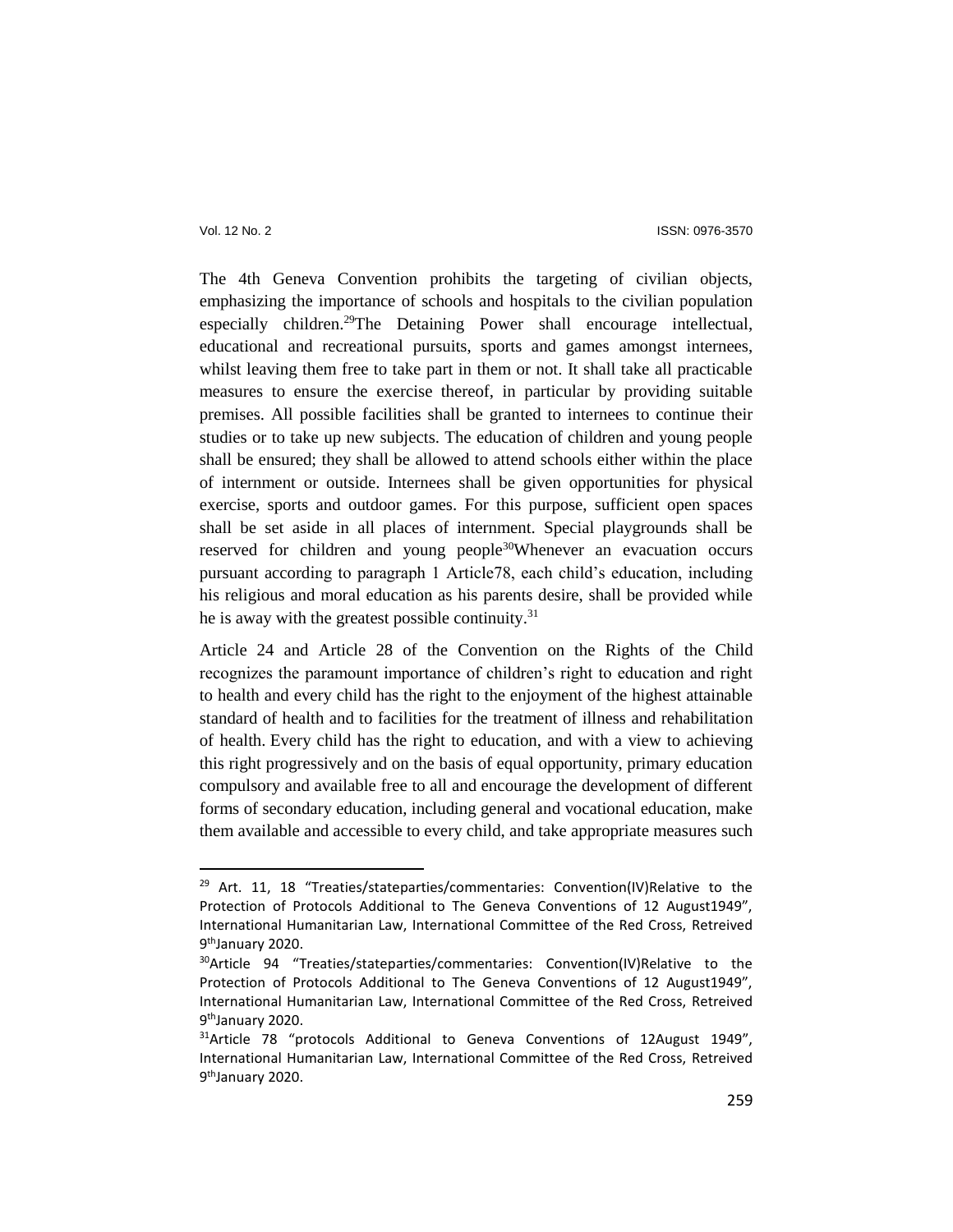as the introduction of free education and offering financial assistance in case of need and make higher education accessible to all on the basis of capacity by every appropriate means and vocational information and guidance available and accessible to all children.<sup>32</sup>

These rights are also reflected in international and regional legal instruments, including the Universal Declaration of Human Rights (1948) and the International Covenant on Economic, Social and Cultural Rights (1966), which address the right of all persons to enjoy "the highest attainable standard of physical and mental health" and the right of every child to education.<sup>33</sup>

The targeting and destruction of schools or hospitals obviously constitutes an obstacle to fulfilling these rights The International Criminal Tribunal for the former Yugoslavia has developed solid jurisprudence on the necessity to protect schools and hospitals from attack, for example in the Kupreskic<sup>34</sup> and Kordic  $\&$ Cerkez<sup>35</sup> cases. The Rome Statute extends the criminal accountability for these acts (or "failures to protect"), providing the International Criminal Court explicit jurisdiction to prosecute and punish those that intentionally target schools or hospitals during armed conflict. Such acts amount to war crimes regardless of whether they occur during an international or non-international armed conflict.<sup>36</sup>

## E. **Abduction of Children**

Abducting or seizing children against their will or the will of their adult guardians either temporarily or permanently and without due cause, is illegal under international law. It may constitute a grave breach of the Geneva Conventions and in some circumstances amount to war crimes and crimes against humanity. The Geneva Conventions Common Article 3 requirement of humane treatment for civilians implicitly but undeniably prohibits the abduction of children.<sup>37</sup>Forced displacement or deportation of a civilian population, both of which are express prohibitions in the Geneva Conventions may also include

<sup>32</sup> Dr.S.K.Kapoor,Human Rights Under International Law and Indian Law (166-177) (Central Law Agency, Allahabad, 6<sup>th</sup> edn, 2014).

<sup>33</sup> Art. 26*,* UDHR; Art. 12 and Art. 13 ICESCR (1966);

<sup>34</sup> ICTY (2000).

<sup>&</sup>lt;sup>35</sup> ICTY (2001).

<sup>&</sup>lt;sup>36</sup> Article 8 Rome Statute.

<sup>&</sup>lt;sup>37</sup> Common article 3, Geneva Conventions (1949).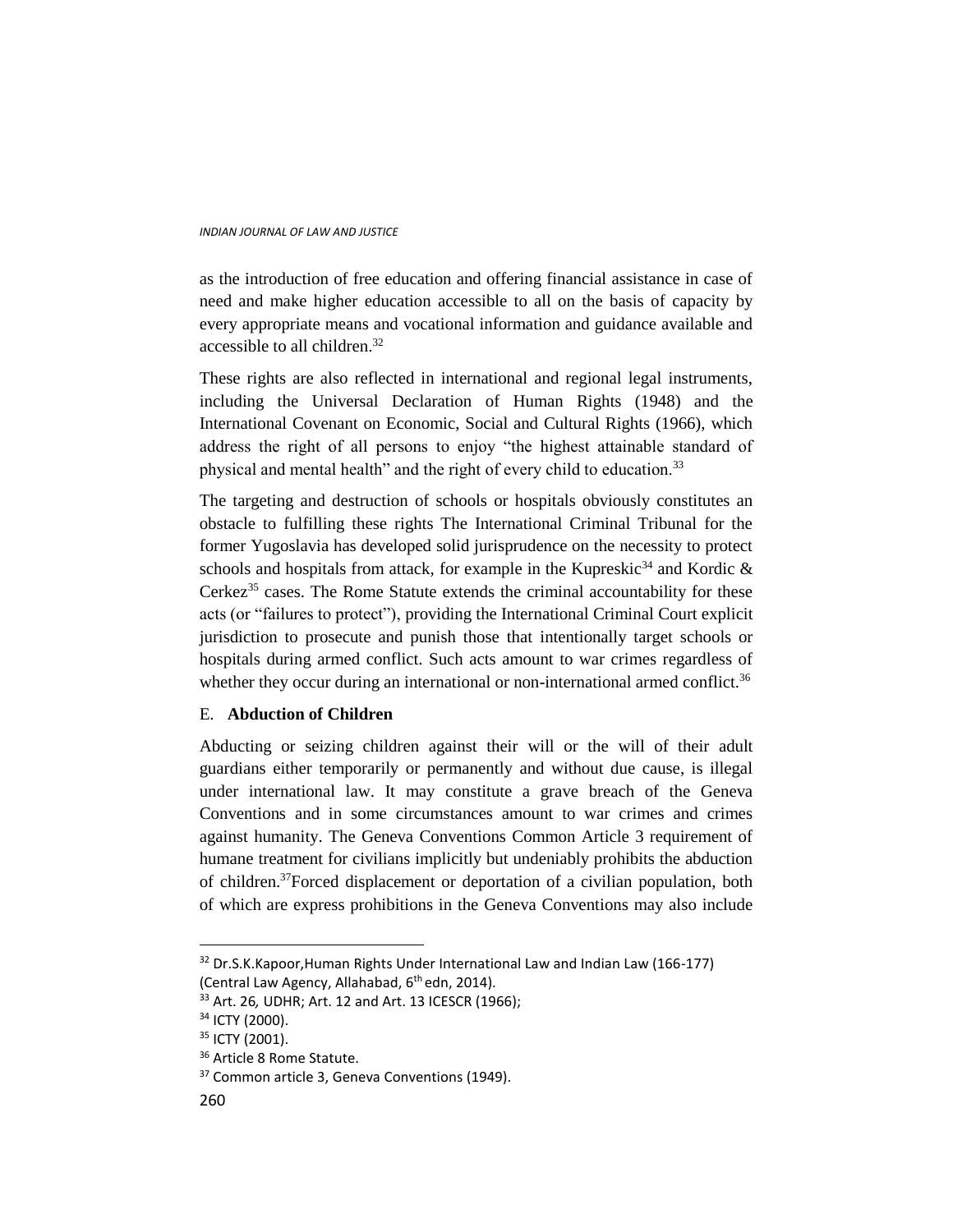Vol. 12 No. 2 ISSN: 0976-3570

instances of child abduction.<sup>38</sup>Abduction may also amount to "enforced disappearance" and is thereby prohibited by several international legal instruments.<sup>39</sup> "State parties shall take all appropriate national, bilateral and multilateral measures to prevent the abduction of, the sale of or traffic in children for any purpose or in any form."<sup>40</sup> "Everyone has the right to liberty and security of person. No one shall be subjected to arbitrary arrest or detention. No one shall be deprived of his liberty except on such grounds and in accordance with such procedure as are established by law."<sup>41</sup> The ICC's Rome Statute states that "unlawful confinement" is a grave breach of the Geneva Conventions and may amount to a war crime. $42$ 

In the *Kupreskic*<sup>43</sup> and *Kunarac*<sup>44</sup> cases, the International Criminal Tribunal for the former Yugoslavia stated that "enslavement as a crime against humanity is customary international law" and that enforced disappearance of persons was an inhumane act, which also amounted to a crime against humanity.

## **F. Denial of Humanitarian Access**

Denying humanitarian access to children may violate several basic human rights, including the right to survival and the right to be free from hunger, fundamental rights enjoyed by all people<sup>45</sup>. The Convention on the Rights of the Child has several provisions that necessitate the facilitation of humanitarian relief to children in need, including ensuring that children seeking refugee status "receive appropriate protection and humanitarian assistance."<sup>46"</sup>Parties must also permit the free passage of all consignments of essential foodstuffs, clothing and tonics intended for children under 15, expectant mothers and maternity

<sup>&</sup>lt;sup>38</sup> Art. 49, 147 Geneva Conventions IV.

<sup>&</sup>lt;sup>39</sup> Art. 2, 25 International Convention for the Protection of All Persons from Enforced Disappearance (2006).

<sup>40</sup> Article 35, Convention on the Rights of the Child.

<sup>&</sup>lt;sup>41</sup> Article 9, International Covenant on Civil and Political Rights.

 $42$  Art. 8(2)(a) Rome Statute.

<sup>43</sup> ICTY(2000).

<sup>44</sup> ICTY(2001).

<sup>&</sup>lt;sup>45</sup> Art. 11 and 12 ICESCR.

<sup>&</sup>lt;sup>46</sup> "Legal protection of children In Armed Conflict", International Humanitarian Law, International Committee of the Red Cross, Retreived 9<sup>th</sup>January 2020.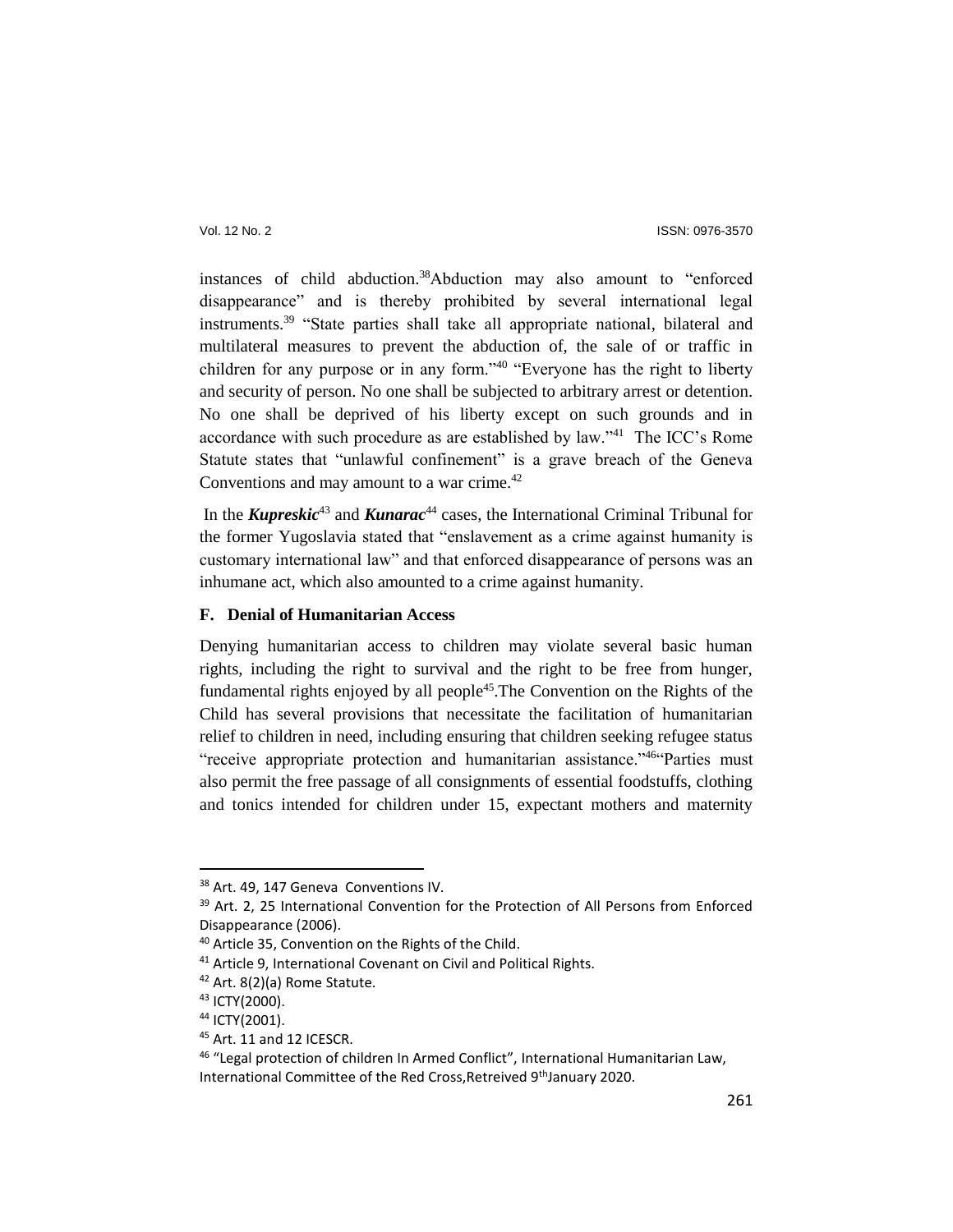cases. And when distributing humanitarian relief priority must be given to such persons as children, expectant mothers and maternity cases."<sup>47</sup>

## **III. International legislative Framework Against Protection of Rights of Victims of Children During Armed Conflict**

To present and discuss all the relevant documents is beyond the scope of this introduction to the international legal framework for the protection of children in armed conflict following as under**:**

## **A. Geneva Convention-**

Geneva Convention IV guarantees special care for children, but it is API that lays down the principle of special protection: Children shall be the object of special respect and shall be protected against any form of indecent assault. The Parties to the conflict shall provide them with the care and aid they require, whether because of their age or for any other reason (Art. 77). This principle also applies to non- international armed conflict (Art. 4, para. 3 Additional Protocol II). The provisions setting out this protection may be summarized as follows:

## *Evacuation, Special Zones*

In time of peace, the High Contracting Parties and, after the outbreak of hostilities, the Parties thereto, may establish in their own territory and, if the need arises, in occupied areas, hospital and safety zones and localities so organized as to protect from the effects of war, wounded, sick and aged persons, children under fifteen, expectant mothers and mothers of children under seven (Art. 14 Geneva Conventions IV) $^{48}$ 

The Parties to the conflict shall endeavour to conclude local agreements for the removal from besieged or encircled areas, of wounded, sick, infirm, and aged persons, children and maternity cases, and for the passage of ministers of all religions, medical personnel and medical equipment on their way to such areas (Article 17 Geneva Conventions IV),

<sup>47</sup> Article 23, 4th Geneva Convention.

<sup>48</sup> "Treaties/stateparties/commentaries: Convention (IV)Relative to the Protection Of Protocols Additional To The Geneva Conventions Of 12 August1949", International Humanitarian Law, International Committee of the Red Cross, Retreived 9<sup>th</sup>January 2020.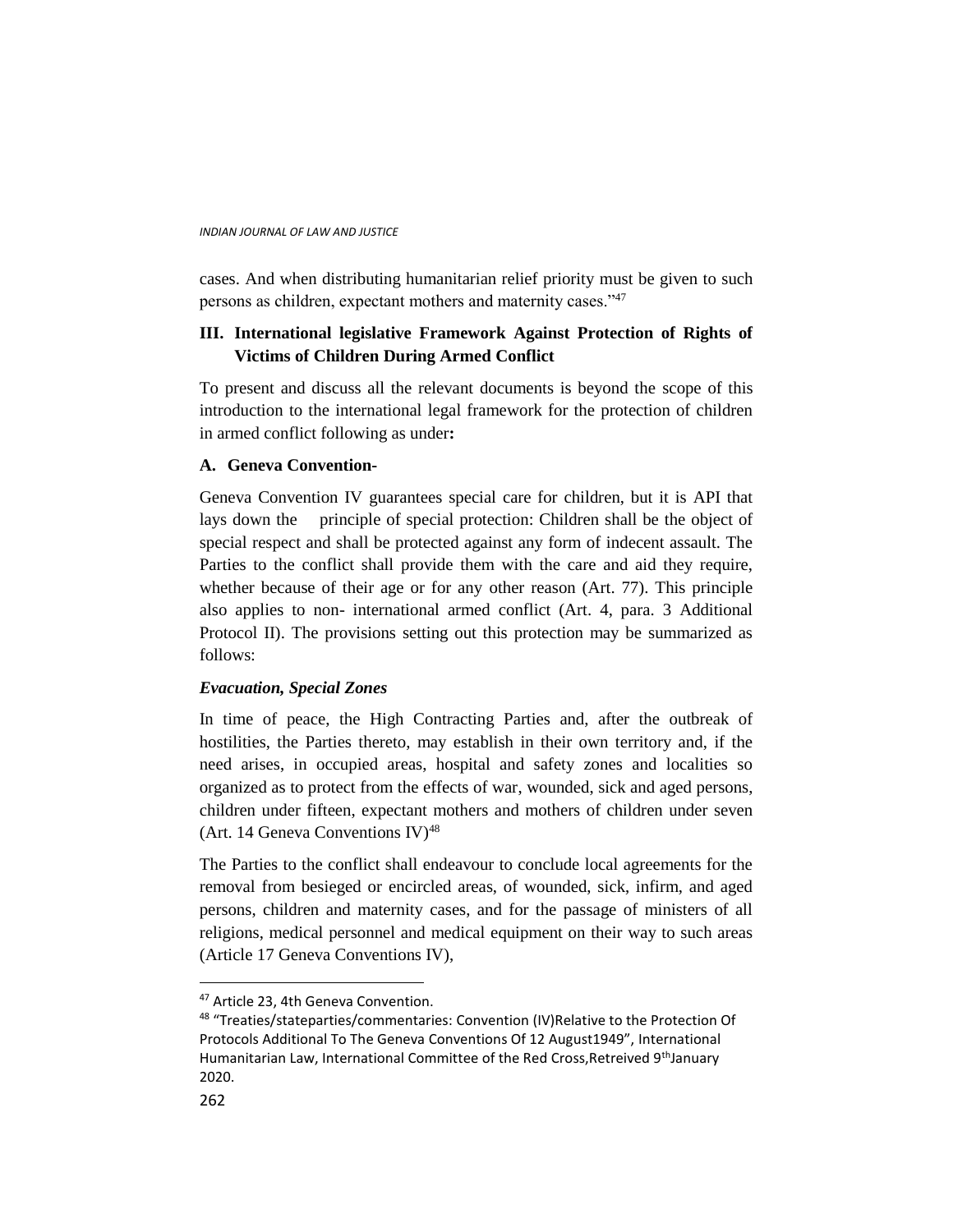Vol. 12 No. 2 ISSN: 0976-3570

The Parties to the conflict shall, moreover, endeavour during the course of hostilities, to conclude agreements for the release, the repatriation, the return to places of residence or the accommodation in a neutral country of certain classes of internees, in particular children, pregnant women and mothers with infants and young children, wounded and sick, and internees who have been detained for a long time. (Article 132 Geneva Conventions IV) <sup>49</sup>

No Party to the conflict shall arrange for the evacuation of children, other than its own nationals, to a foreign country except for a temporary evacuation where compelling reasons of the health or medical treatment of the children or, except in occupied territory, their safety, so require. Where the parents or legal guardians can be found, their written consent to such evacuation is required. If these persons cannot be found, the written consent to such evacuation of the persons who by law or custom are primarily responsible for the care of the children is required(Art. 78 Additional Protocol I).<sup>50</sup>

Children shall be provided with the care and aid they require, and in particular measures shall be taken, if necessary, and whenever possible with the consent of their parents or persons who by law or custom are primarily responsible for their care, to remove children temporarily from the area in which hostilities are taking place to a safer area within the country and ensure that they are accompanied by persons responsible for their safety and well-being. (Art.4 Additional Protocol II).

### *Assistance and Care*

Each High Contracting Party shall allow the free passage of all consignments of medical and hospital stores and objects necessary for religious worship intended only for civilians of another High Contracting Party, even if the latter is its adversary. It shall likewise permit the free passage of all consignments of essential foodstuffs, clothing and tonics intended for children under fifteen, expectant mothers and maternity cases (Art. 23, Geneva Conventions IV).<sup>51</sup>

 $49$  Ibid.

<sup>50</sup> "protocols Additional To Geneva Conventions of 12August 1949",International Humanitarian Law, International Committee of the Red Cross, Retreived 9<sup>th</sup>January 2020.

<sup>&</sup>lt;sup>51</sup> "Treaties/stateparties/commentaries:Convention(IV)Relative to the Protection Of Protocols Additional To The Geneva Conventions Of 12 August1949",International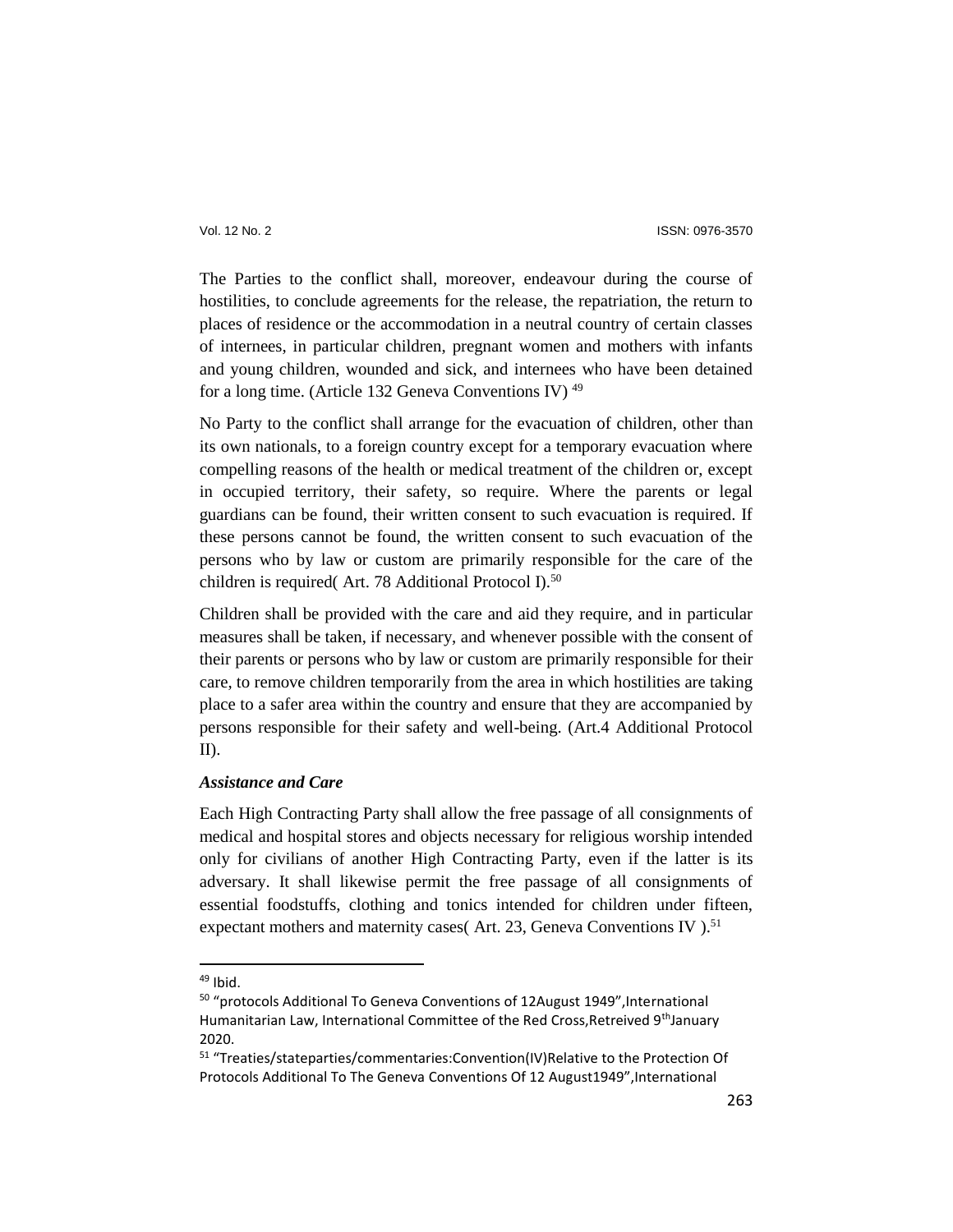If the civilian population of any territory under the control of a Party to the conflict, other than occupied territory, is not adequately provided with the supplies mentioned in Article 69 Geneva Conventions IV, relief actions which are humanitarian and impartial in character and conducted without any adverse distinction shall be undertaken, subject to the agreement of the Parties concerned in such relief actions. Offers of such relief shall not be regarded as interference in the armed conflict or as unfriendly acts. In the distribution of relief consignments, priority shall be given to those persons, such as children, expectant mothers, maternity cases and nursing mothers, who, under the Fourth Convention or under this Protocol, are to be accorded privileged treatment or special protection (Art. 70 Additional Protocol I) $52$ . And Children shall be the object of special respect and shall be protected against any form of indecent assault. The Parties to the conflict shall provide them with the care and aid they require, whether because of their age or for any other reason (Art. 77 Additional Protocol I).

## *Identification, Family Reunification and Unaccompanied Children*

All persons in the territory of a Party to the conflict, or in a territory occupied by it, shall be enabled to give news of a strictly personal nature to members of their families, wherever they may be, and to receive news from them. This correspondence shall be forwarded speedily and without undue delay. And If, as a result of circumstances, it becomes difficult or impossible to exchange family correspondence by the ordinary post, the Parties to the conflict concerned shall apply to a neutral intermediary, such as the Central Agency provided for in Article 140 Geneva Conventions IV, and shall decide in consultation with it how to ensure the fulfilment of their obligations under the best possible conditions, in particular with the co-operation of the National Red Cross (Red Crescent, Red Lion and Sun) Societies, and if the Parties to the conflict deem it necessary to restrict family correspondence, such restrictions shall be confined to the compulsory use of standard forms containing twenty-five freely chosen

**.** 

Humanitarian Law, International Committee of the Red Cross, Retreived 9<sup>th</sup>January 2020.

<sup>52</sup> "protocols Additional To Geneva Conventions of 12August 1949", International Humanitarian Law, International Committee of the Red Cross, Retreived 9<sup>th</sup>January 2020.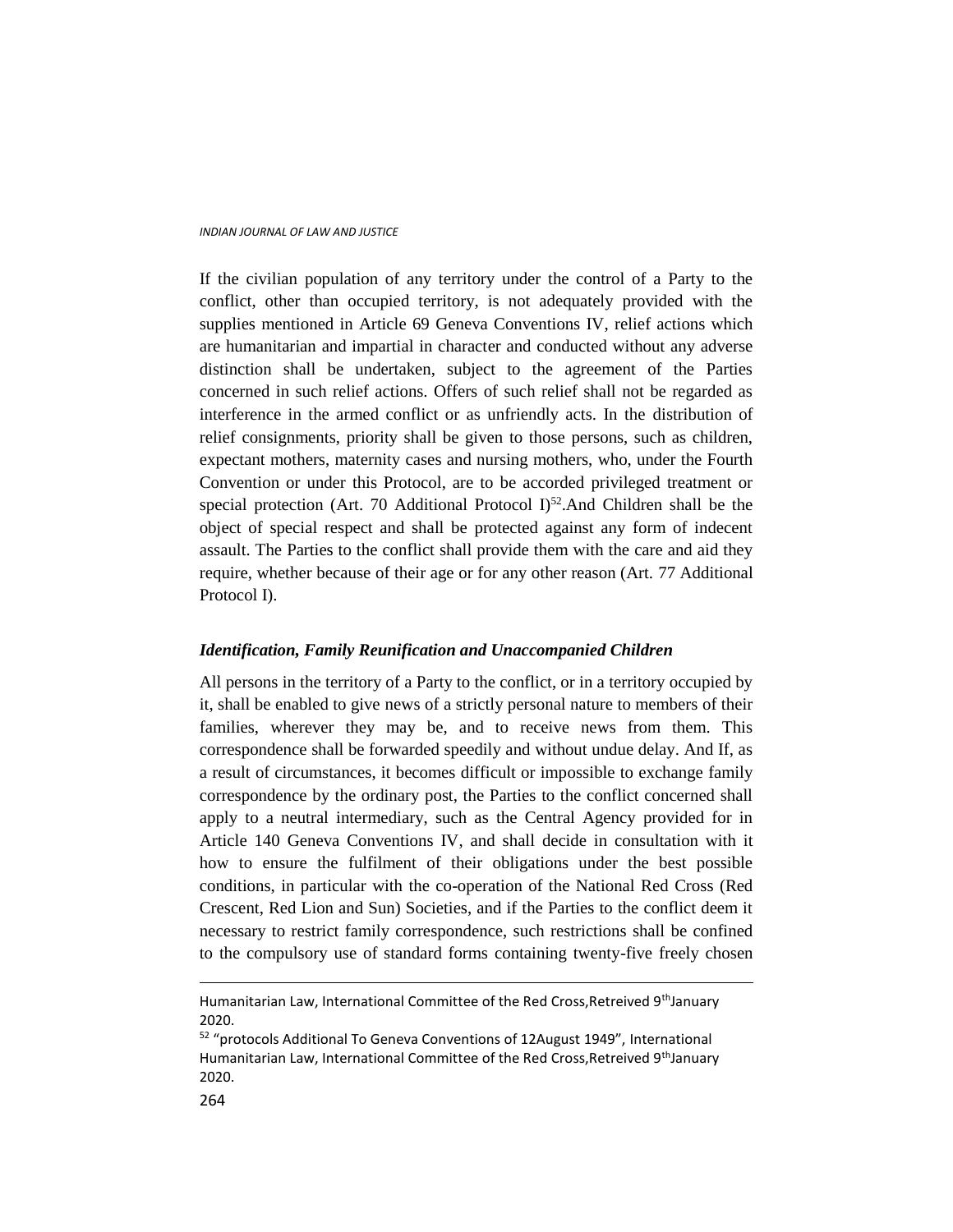words, and to the limitation of the number of these forms despatched to one each month( ART. 25. Geneva Conventions IV)<sup>53</sup>.

Reunion of dispersed families The High Contracting Parties and the Parties to the conflict shall facilitate in every possible way the reunion of families dispersed as a result of armed conflicts and shall encourage in particular the work of the humanitarian organizations engaged in this task in accordance with the provisions of the Conventions and of this Protocol and in conformity with their respective security regulations (Art. 74, Additional Protocol I).<sup>54</sup>

### *Arrested, Detained or Interned Children*

The Occupying Power may not compel protected persons to work unless they are over eighteen years of age, and then only on work which is necessary either for the needs of the army of occupation, or for the public utility services, or for the feeding, sheltering, clothing, transportation or health of the population of the occupied country. Protected persons may not be compelled to undertake any work which would involve them in the obligation of taking part in military operations. The Occupying Power may not compel protected persons to employ forcible means to ensure the security of the installations where they are performing compulsory labour (Art. 51 Geneva Conventions IV).

## *Exemption from Death Penalty*

 $\overline{a}$ 

In any case, the death penalty may not be pronounced against a protected person who was under eighteen years of age at the time of the offence (Art. 68 Geneva Conventions IV $)$ .<sup>55</sup>

<sup>53</sup> "Treaties/stateparties/commentaries: Convention(IV)Relative to the Protection of Protocols Additional to The Geneva Conventions of 12 August1949", International Humanitarian Law, International Committee of the Red Cross, Retreived 9thJanuary 2020.

<sup>&</sup>lt;sup>54</sup> "protocols Additional to Geneva Conventions of 12August 1949", International Humanitarian Law, International Committee of the Red Cross, Retreived 9<sup>th</sup>January 2020.

<sup>&</sup>lt;sup>55</sup> "Treaties/stateparties/commentaries: Convention(IV)Relative to the Protection of Protocols Additional to The Geneva Conventions of 12 August1949", International Humanitarian Law, International Committee of the Red Cross, Retreived 9thJanuary 2020.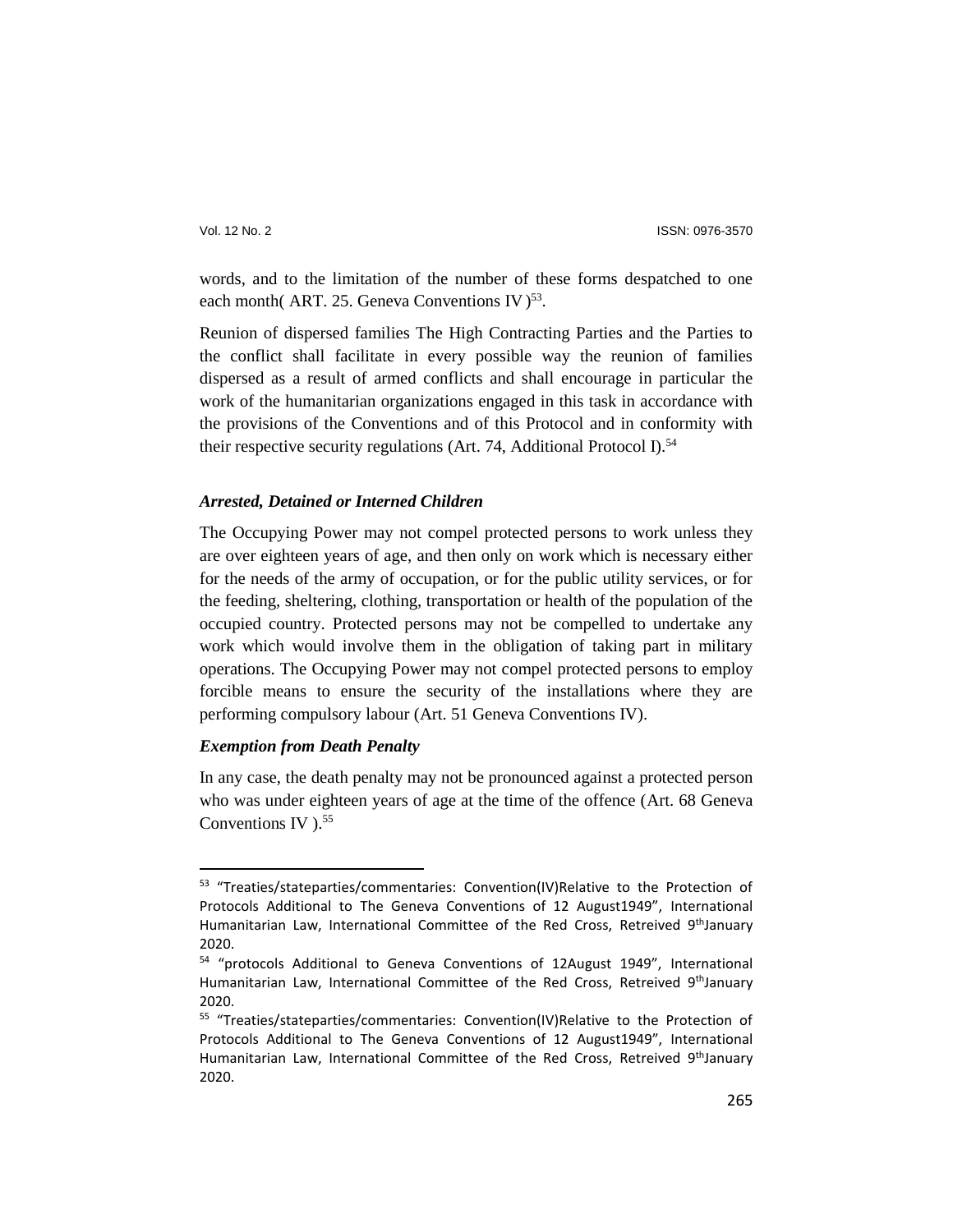The death penalty for an offence related to the armed conflict shall not be executed on persons who had not attained the age of eighteen years at the time the offence was committed(Art. 77 Additional Protocol I).<sup>56</sup>

## **B. The Convention on the Rights of the Child and Its Two Optional Protocols**<sup>57</sup>

"Mankind owes to the child the best it has to give". This was proclaimed by the Declaration on the Rights of the Child adopted by the General Assembly on November20, 1959.The Declaration on the Rights of the Child set forth in 10 principles code for the well-being of every child. Earlier the Universal Declaration of Human Rights proclaimed in Article 25(2) that motherhood and childhood are entitled to special care and assistance. The provisions setting out this protection may be summarized as follows:

## *Rights of the child under the Convention of 1989<sup>58</sup>*

- a. Right to life (Article 6)
- b. Right to a name and to acquire a nationality- (Article 7)
- c. Right of the child to preserve his or her identity- (Article 8)
- d. Right of the child to express his or her views freely in matters affecting the child-States Parties shall assure to the child who is capable of forming his or her own views freely in all matters affecting the child.. (Article 12)
- e. The right to freedom of expression
- f. Right of the child to freedom of thought, conscience and religion- (Article 14)
- g. Right of the child to freedom of association and peaceful assembly-. (Article 15)

<sup>&</sup>lt;sup>56</sup> "protocols Additional To Geneva Conventions of 12August 1949", International Humanitarian Law, International Committee of the Red Cross, Retreived 9<sup>th</sup>January 2020.

<sup>57</sup> Dr.S.K.Kapoor,Human Rights Under International Law and Indian Law (166-177) (Central Law Agency, Allahabad, 6th edn, 2014).  $58$  Ibid.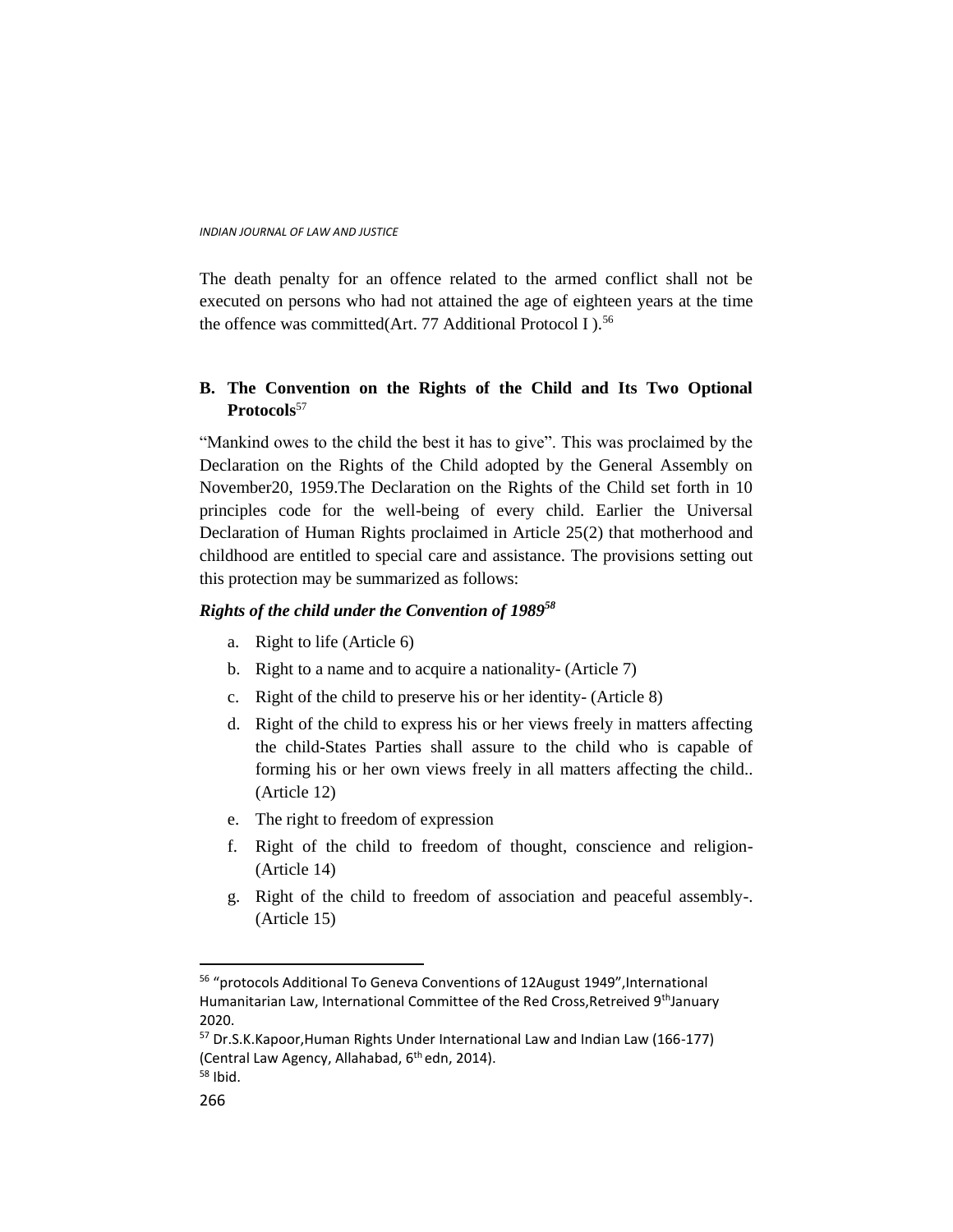$\overline{a}$ 

- h. Right of the child to be protected from all forms of physical or mental violence, injury or abuse or negligent treatment, maltreatment or exploitation-. (Article 19)
- i. Right of a mentally or physically disabled child to enjoy a full and decent life.(Article 23)

## **C. African Charter on the Rights and Welfare of the Child (ACRWC), adopted in 1990,<sup>59</sup>**

The African Charter on the Rights and Welfare of the Child is an African regional human rights instrument adopted by the Organization of African Unity (OAU), now the African Union (AU), on 11 July 1990. The Charter entered into force on 29 November 1999. It was adopted within a year of the adoption of the United Nations Convention on the Rights of the Child (CRC). One of the reasons for a separate African Children's Charter was that during the drafting process of the Convention on the Rights of the Child,

According to the Charter, any human being under the age of 18 is considered a child (Article 2). The Convention enshrines the traditional human rights: civil, political, economic, social and cultural rights, such as the right to nondiscrimination (article 3); freedom of expression (article 7); right to religion (article 9); the right to privacy (article 10); right to education (article 11); the right of every mentally or physically disabled child to receive special measures of protection (article13); the right to health (article 14).The Charter, furthermore, addresses issues of particular concern to children such as: the best interest of the child shall be the primary consideration in all actions concerning the child (article  $4[1]$ ); a child's view is to be heard and taken into consideration in all judicial and administrative proceedings affecting a child (article 4[2]); the right to a name, nationality and to be registered at birth (article 6); economic and sexual exploitation of children (articles 15 and 27); in relation to the administration of juvenile justice, special protection is to be accorded to children (article 17); the right to parental care and protection (article 19); when necessary, material assistance is to be given to parents and legal guardians in relation to a child's nutrition, health, education.

<sup>&</sup>lt;sup>59</sup>WHO."Health And Human Rights, African Charter on the Rights and Welfare of the Child".Retrieved9<sup>th</sup>January2020.